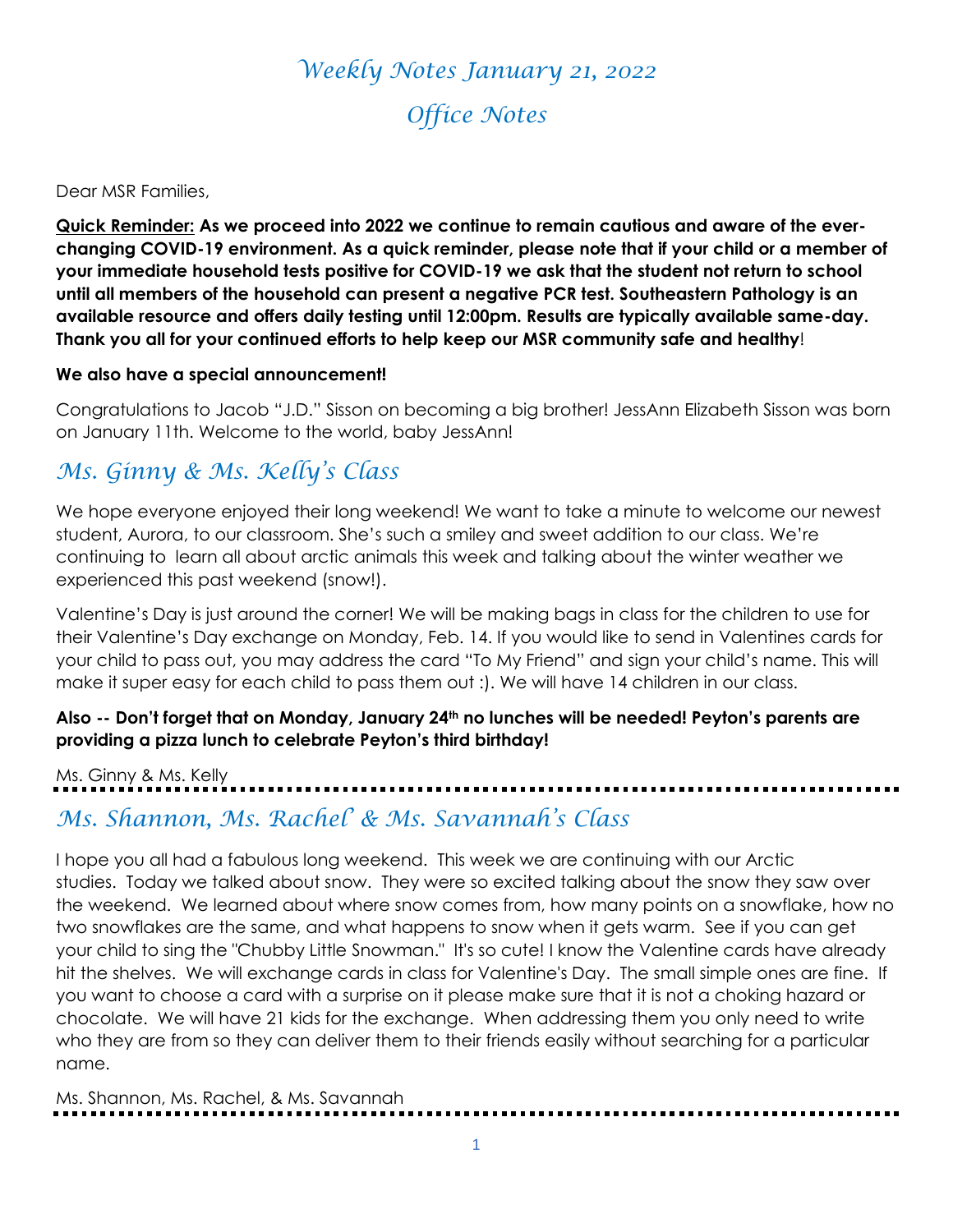# *Ms. Angie, Ms. Sydney, & Ms. Anna Kate's Class*

Hello everyone. I hope that you had a wonderful weekend and got to enjoy some snow somewhere. We are continuing our studies of the Arctic and Antarctica. The children are enjoying learning about the animals and the ice. If your child would like to share something that pertains to this, please send it in.

We are also preparing for International Day for February. We are studying American Samoan Islands and we have a great resource with Bodie and his family. We are very excited about this and are looking forward to finding out things about a new country to us. We will learn about people, food, music, homes, economy, government, clothing, famous people, geography, and animals. If you find any information that you would like to share, please let me know. We will definitely let you know when we decide on the costume and menu for our International Day presentation.

Please make sure that your child has extra masks at school in case they are needed. Label all outerwear garments. We are finding gloves and hats that the children are not claiming as theirs. Have a great week and please get in touch if you have any questions.

Thanks,

Ms. Angie, Ms. Sydney, and Ms. Anna Kate

# *Ms. Valerie & Ms. Christina's Class*

Hello,

We hope everyone had a wonderful weekend. We are so excited that we will be studying Thailand for International day! We will begin introducing the Asia Continent this week. Have you ever traveled to Thailand before? We would love to see pictures.

### **What is International Day and When is it?**

International Day is a celebration at our school in which each classroom studies a country in depth. We explore a countries culture, language, food, animals, famous places, geography, history, art, music, etc.

International Day is scheduled for Thursday, February 24th. At this time, the school will continue to monitor covid cases over the next several weeks and determine whether we can have our celebration in person or not. If we can't have our traditional celebration in person, we plan to film our performance and make it special and memorable.

\*\* If anyone has large cardboard sheets that we could paint on, we would greatly appreciate donations.

\*\* Over the next couple of weeks we will begin to brainstorm costume ideas for the children. If anyone can sew, we may need your assistance.

### **Why do we celebrate International Day?**

Maria Montessori believed that children should gain a worldview at an early age. Children begin to realize that they are part of a bigger community. Maria Montessori's goal was to promote global understanding and international peace.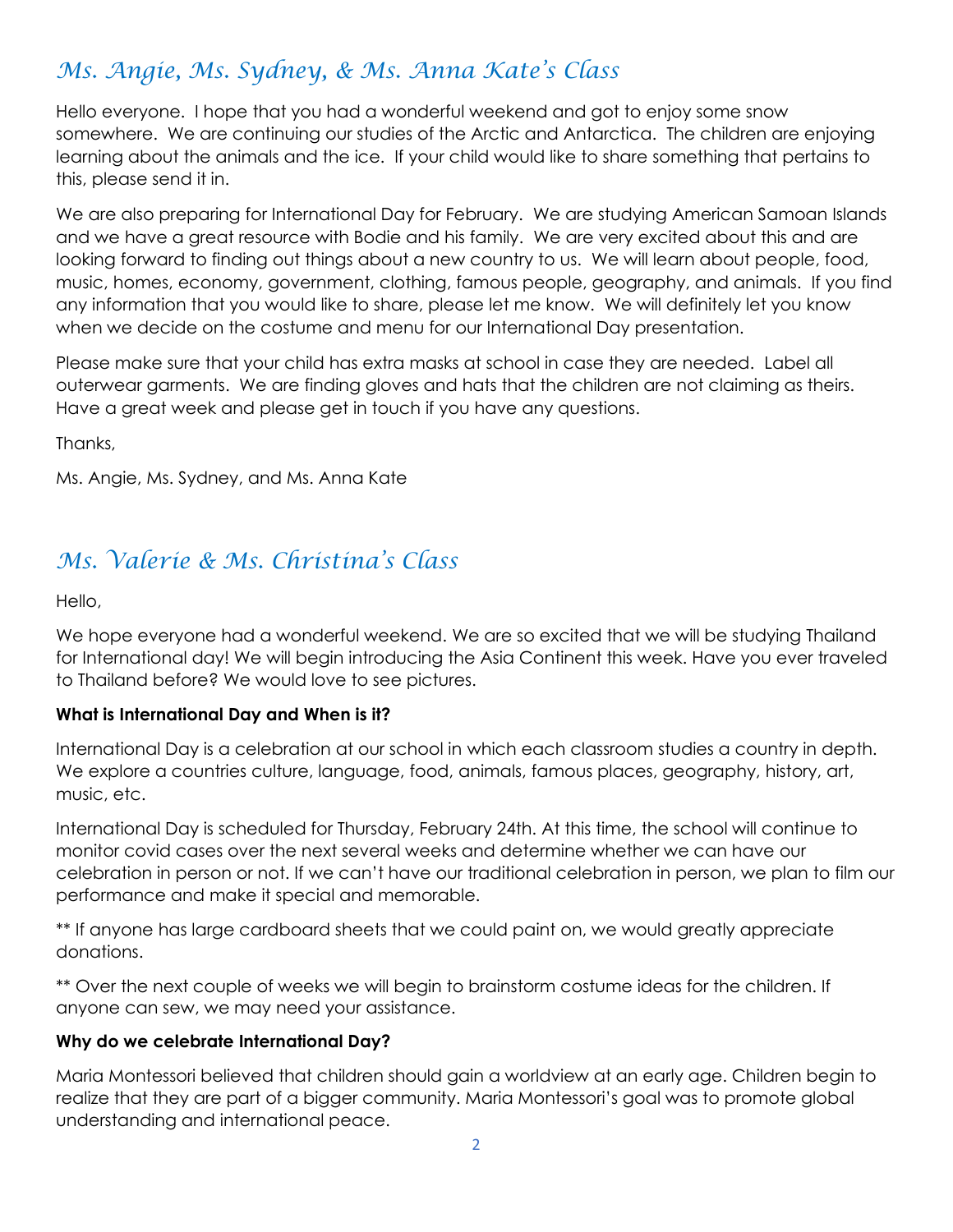This understanding begins through geography and cultural lessons. The children become aware of where they live in the world, and then begin learning to identify the continents and many countries. Their world begins to expand. Montessori cultural lessons expose children to different people and their cultures. We want to create an atmosphere where we embrace and celebrate the many different cultures around the world.

If you have any questions, please feel free to reach out to us.

Warm Regards,

Ms. Valerie and Ms. Christina

### *Ms. Dolores & Ms. Robin's Class*

This week we're continuing our studies of Africa and are preparing to take a deep dive into Morocco. Thank you so much to the Headrick family for providing us with some brand new books about Morocco!

Studies will also include botany- ask your children about the carbon cycle. We've got a few root experiments starting to branch out for next week. We will introduce/review the scientific method in preparation for Science Fair, and close out the week with some mountain geography.

Have a great week!

Ms. Dolores & Ms. Robin

# *Ms. Stefanie's Class*

Please continue to remind your child to dress appropriately for winter weather. If their supply of extra clothes at school are still for summer, please send in an extra change of winter clothes. Students may slip in the mud on the playground. It is best for them to have clothes to change into, so the mud is not spread around the classroom. Thank you!

All students need to have jackets to wear for recess when temperatures are below 50 degrees outside. Please have your child keep their jacket in a place that will be easy for them to remember it on school mornings.

We do not have utensils in the classroom. If your child's lunch requires a spoon or fork, please pack one inside his or her lunchbox. Thank you!

We are beginning our study of South Africa for International Day. The students are very excited to begin learning about the history, animals, plants, people, and geography of this country located on the earth's second largest continent.

Ms. Stefanie